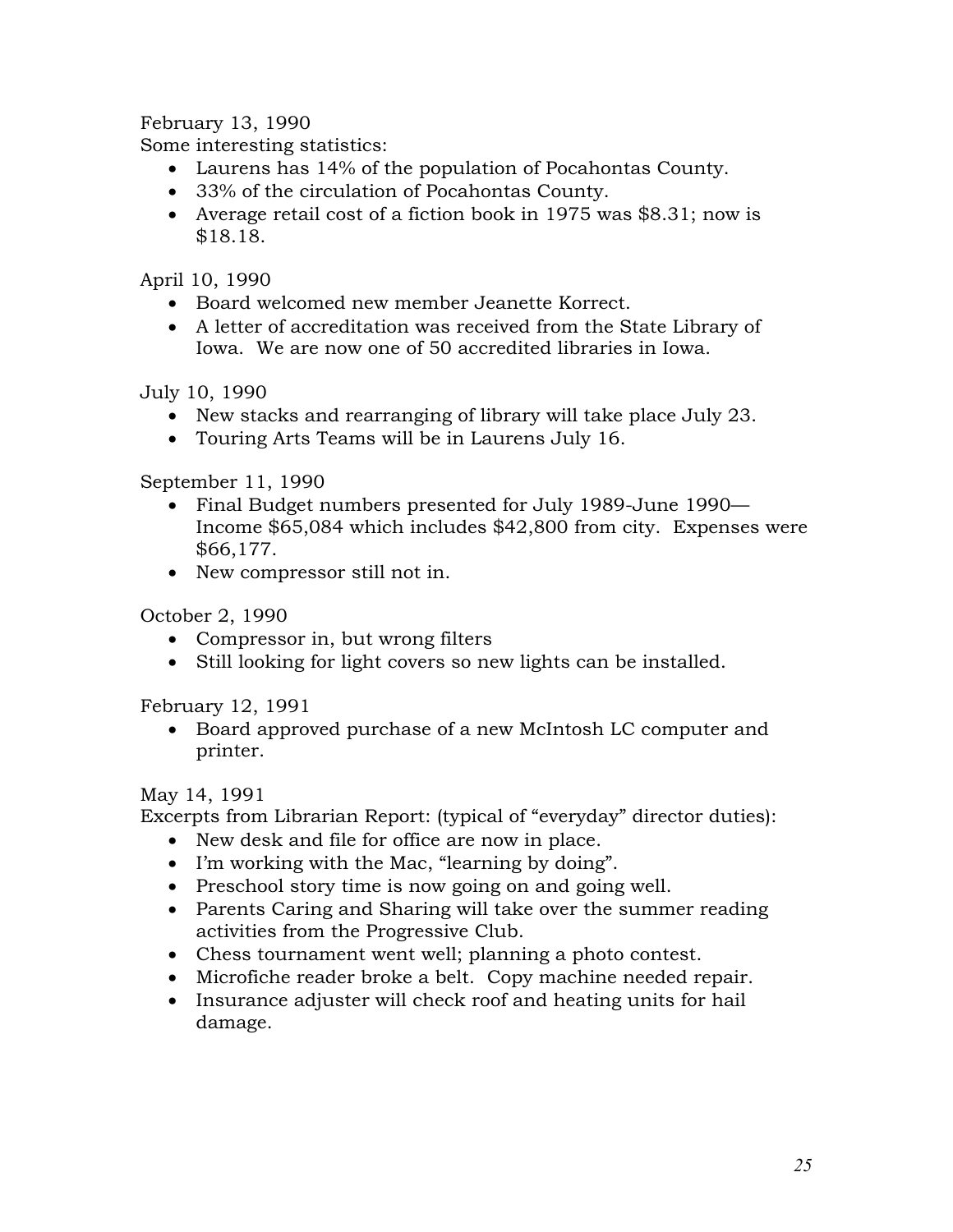August 13, 1991

• Roof to be replaced/repaired at a cost of \$10,316, with a 7% rebate from Certainteed Corp. This is because of hail damage.

## January 14, 1992

- Reported that a referendum will be needed to add a rural member to the library board. Since Louis Ball was elected to City Council, the new member will need to reside in Laurens.
- Budget discussion included the fact that the mayor has suggested freezing the budget.
- Minimum wage goes up to \$4.65 this month; this will affect two staff members and substitutes.

February 11 and 25, 1992

- Gift money has been accumulated to purchase a piano for the library.
- City Council proposes a total funding of \$45,615 which is down \$1,000 from last year.
- Chuck Coldren was welcomed as a new board member.
- Memorial money received in memory of board member Joe Miller.

May 12, 1992

- Mayor John Unruh suggested the library begin a fund-raising project since there is now less tax money available.
- Making progress on the new roof; need to repair landscaping since city replaced drainage tile and did not replant grass.
- Budget amendment for \$15,000 for roof repair and unexpected expenses.

June 9, 1992

- Our accreditation for 92/93 was approved. There are 525 libraries in the state of which 129 have achieved accreditation.
- Summer reading activities underway including Dinosaur Storytime; Read with Waldo, and recruiting little Waldos to walk in the Stinker Day parade.

July 14, 1992

- First mention of city clerk doing bookkeeping and payroll for the library instead of Delores.
- Mrs. Hofer will bring the gift book up to date (beautiful calligraphy).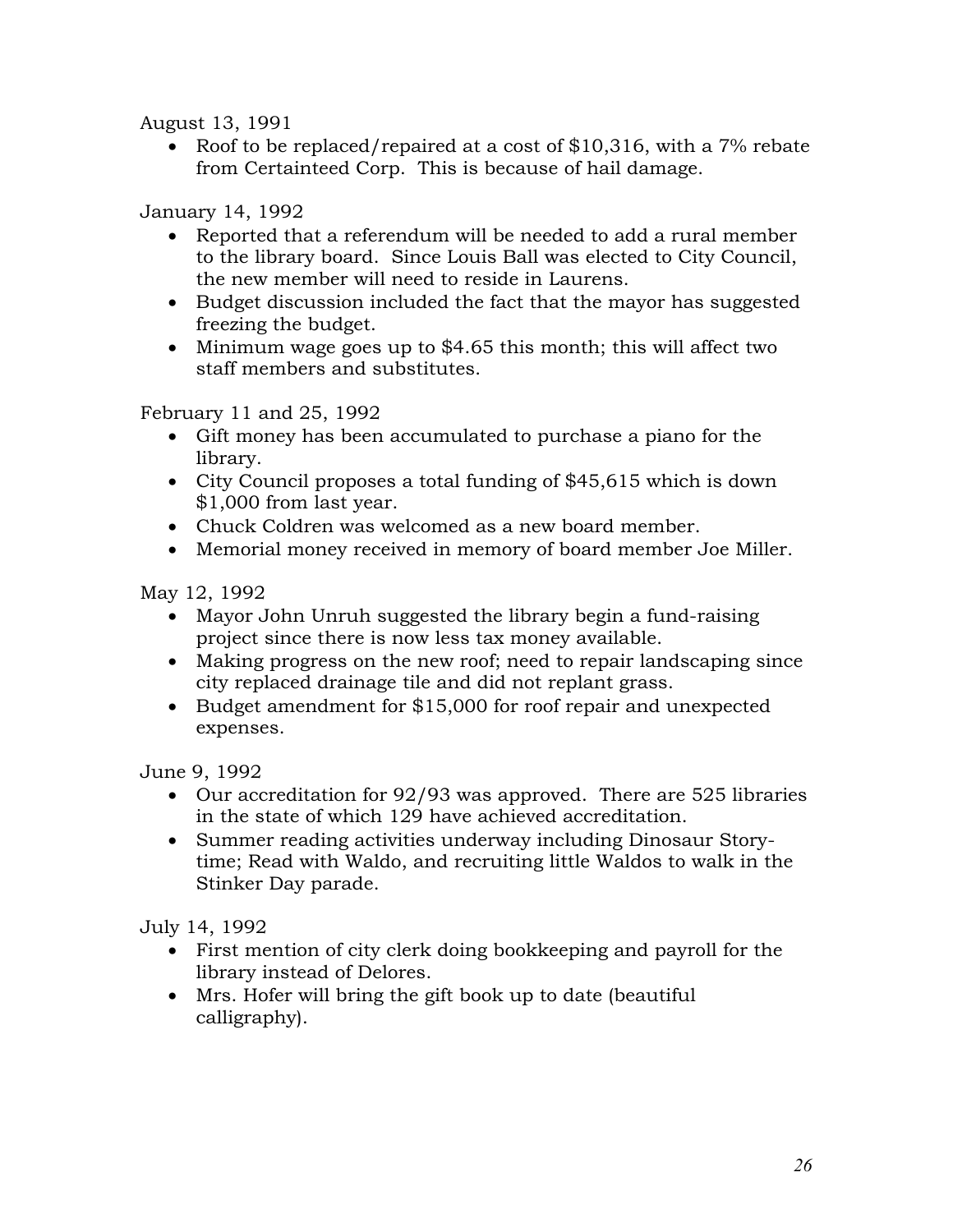August 11, 1992

- Presented Delores a gift of thanks for her 25 years of (bookkeeping) service to the library.
- A Laurens Public Library Foundation will be set up as a fund raising vehicle. Don Winkler helped set up the Articles of Incorporation and By-laws have been written. Members of the board will meet with City Council Monday night to present this.

September 8, 1992

• President asked for volunteers to serve on the newly created foundation: Jim Van Sickle, Connie Dallenbach, Sarah Chadwick, Kathy Hakes volunteered.

October 13, 1992

- Received a grant \$2000 of from Iowa Humanities Board for the oral history project, *Big Time Industry in Small Town Iowa*.
- Water heater will be replaced with a 20-gallon heater.
- Total circulation for September was 2611, up 309 from last September. Fines collected were \$44.41 and \$135.40 received from copies.

January 12, 1993

- Three board members were up for reappointment—Kathy Hakes, Les Milton, and Dick Hawes. Hawes resigned and only Milton was reappointed by the mayor. Mary Ann Orr and Dan Braunschweig were appointed by the mayor to replace Hawes and Hakes.
- City Council members Louis Ball and Lary Hunter indicated diminished city income will lead to a budget freeze. They both suggested the library budget committee meet with them during the year to develop a logical, cooperative approach to the 1993-94 budget.
- The Budget Committee will submit a final budget to the City Council for \$63,295.

## February 9, 1993

Excerpts from Librarian's Report: (Can't find enclosures)

- You will find a number of enclosures: some of the reports that have appeared in the Fort Dodge Messenger, a letter I wrote to the mayor and the council in response to statements by the mayor; the council's request for information on library operation (much of which we already have and which the council has been receiving routinely) and a one page summary of the library budget process. I assume you all have seen the newspaper accounts in the SUN.
- The amount we will receive for next year's budget is still not firm. Lary indicated the city would make up the \$680 decrease in library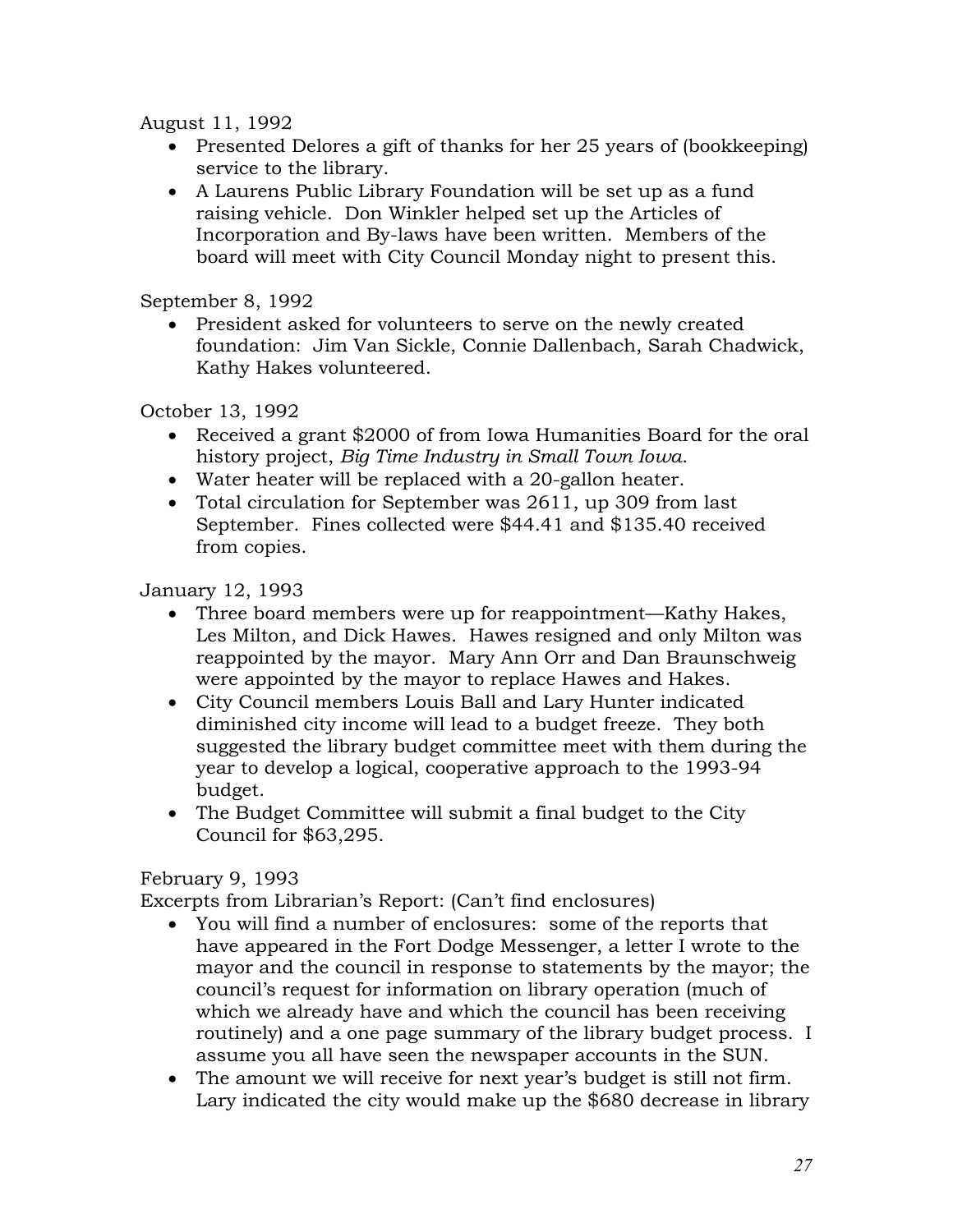income to allow us to spend the same amount as last year, thus freezing our spending capability, rather than freezing the amount the city allocates. They mayor has expressed disagreement. As of Friday, the \$680 is still in the budget. In my opinion, the continuing unfounded and unsubstantiated charges from some members of city government and the city attorney's public declaration of illegality of the foundation have made improving relations more difficult than ever. These matters should be discussed at the board meeting.

- Eloise (City Clerk) needs clarification on handling of gift fund and community enrichment fund.
- Preschool story time will end this month. We will be having a program for elementary students in early March. Interviewing for Oral History project is proceeding.
- Rich Brugman was elected President; Les Milton, Vice-president; and Sarah Chadwick, Secretary-Treasurer.

March 9, 1993

- Dan and Rich have met with Louis Ball and Lary Hunter regarding budget. More information about libraries with similar circulation will be gathered.
- Library Foundation will design an informational brochure for the public. Lary Hunter is trying to get an attorney to negotiate with Ann Beneke (city attorney) and Don Winkler (foundation attorney).
- Librarian Pat Harms will gather materials to present to the foundation as to cost of automation, computer/software and reader printer so foundation can present specific goals.

June 8, 1993

- Don Aschennbrenner discussed the on-going heating/air conditioning problems. Seven air compressors going out in 14 years primarily because the system was too large for the size of the building. Discussion was held on options—block off central duct; replace compressor and replacing original unit. No decision made.
- Due to change of date on payroll checks (from June 30 to July 1), there will be a \$3900 surplus in 92-93 budget. Board authorized several library-enhancing items to be purchased to spend this surplus in June.
- Memo dated June 22, 1993, from director Pat Harms outlining problems and misunderstandings between the city and the library is included in the minute book.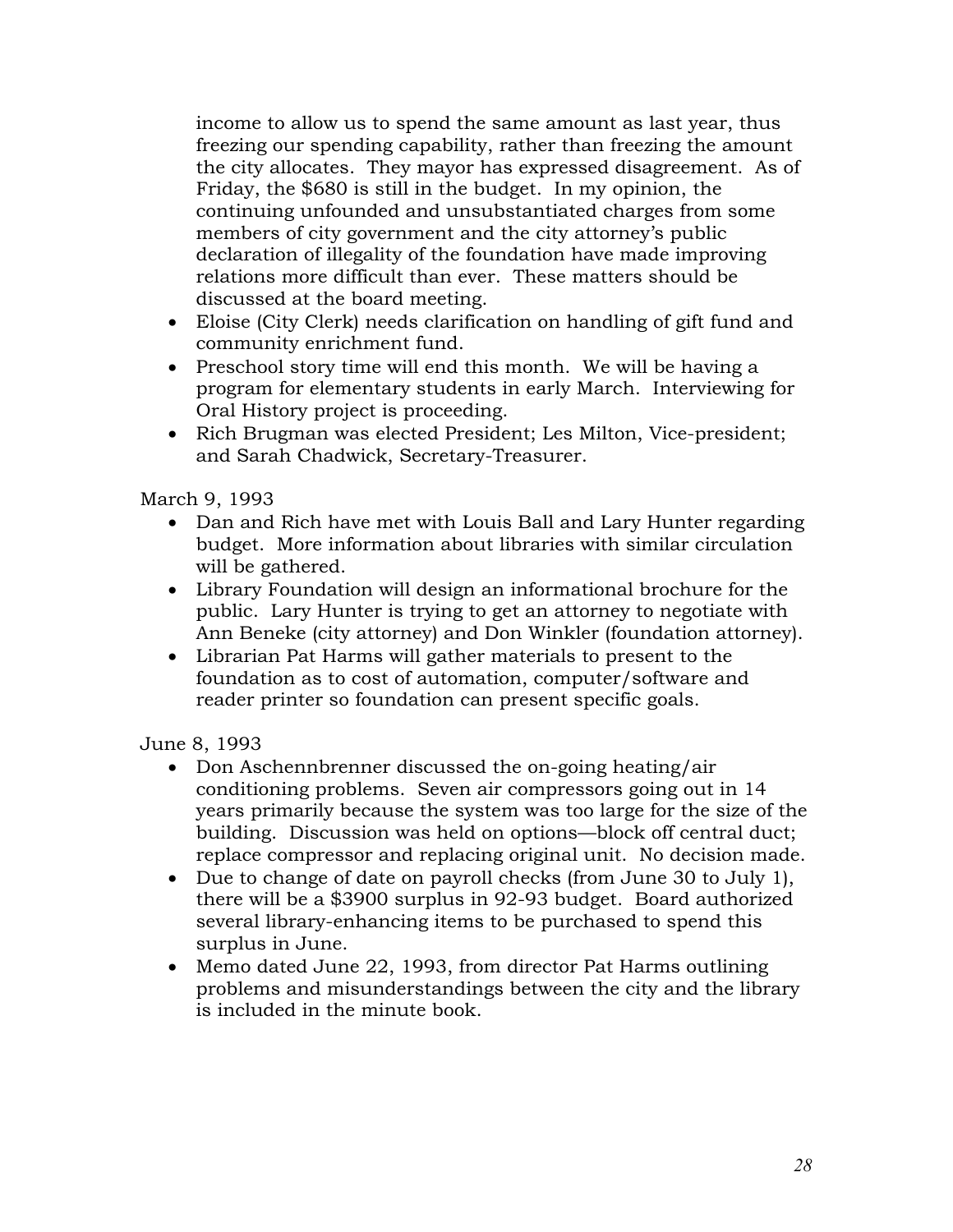September 14, 1993

- The library report was read and noted circulation increased by 100 over last month.
- The Library Foundation received their "tax-free" approval. The foundation will sponsor a pancake supper with the aid of the Kiwanis Club on October 28.

October 13, 1993

- 165 persons contributed \$500 to LAGBRAI—Libraries Annual Great Book Read Across Iowa. Money will be deposited in the Library Gift Fund.
- The roof is still leaking. Will contact OK Roofing about a guarantee for work done last year.

November 9, 1993

- After discussion a motion was made and approved to purchase a piano for the library at a cost of \$3800—memorial gifts \$3300 and \$500 from other sources.
- The librarian is still studying procedures for automation, Internet, and other technology before making a final recommendation.
- Foundation will hold a book sale on November 18.

January 11, 1994

- Rich Brugman is working closely with City Council members Lary Hunter and Louis Ball asking for a 5% increase in the 1994-95 budget.
- Winnebego Systems (automation) will be here January 19 for a demonstration.

February 8, 1994

 $\bullet$  Rich reported we will get a 2.5% increase in budget from city. This won't be enough to cover increased expenses so funds will be transferred from the money market to meet budget. Acceptance of budget and possibility of raises and/or bonuses was discussed. Les motioned we accept the budget with no raises given. Mary Ann seconded. Three ayes. Two nays. Motion carried.

April 12, 1994

- Motion approved to give employees one extra week of paid vacation in lieu of no raises. Three ayes. Two nays.
- March circulation was 2495, a decrease of 408 from March last year.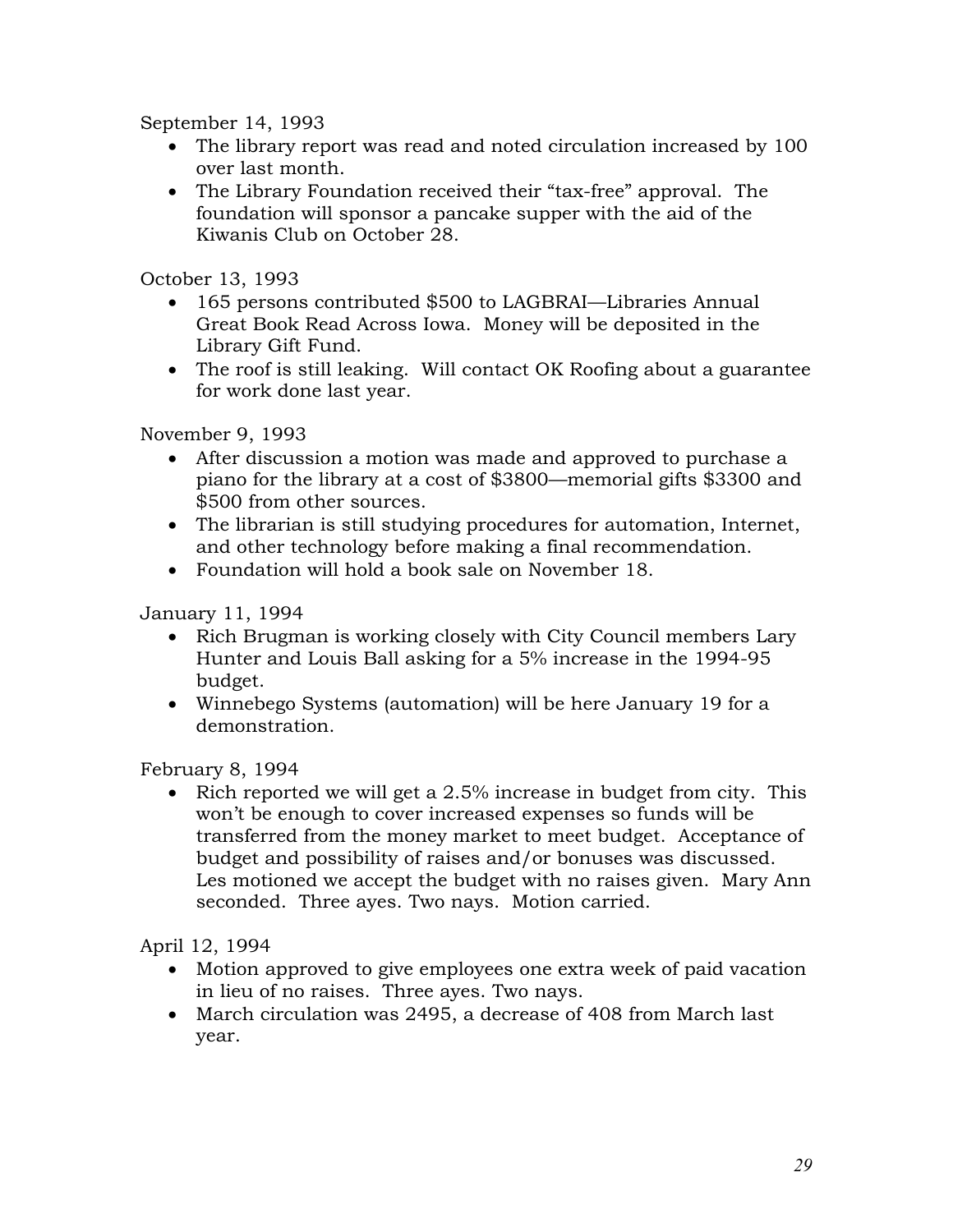June 14, 1994

- No decision made on automation; still exploring.
- Application will be made to Carver Foundation for automation grant.
- Head Start Award for Volunteers was presented to library for weekly story telling.

July 12, 1994

- State has accredited library for another three years.
- Cardmaster will be purchased for \$195 as first step in automation.
- Still having problems with leaking roof, compressor, and soffit.

November 8, 1994

- Foundation pancake supper took in \$858. Noll's book sale totaled \$1000 with foundation getting 20%.
- Received a \$13,433 grant from Carver Charitable Trust to order circulation system (Follett) for automation procedures.

December 13, 1994

- Former teacher Evelyn Remillard has left the library \$6,000. This money will be used to purchase a reader-printer for the library.
- President Brugman reported T&K Roofing will do roof repairs.

January 10, 1995

- Rich Brugman reports the soffit has been repaired—took about 4 days.
- Welcomed new board member Rod Johnson—Jan Hersom also new member, but absent.
- Statement from Pat Harms, Director: "Let me make it clear at the outset that my remarks imply no criticism of the People appointed to the library board by Mayor Unruh. However, I am again dismayed and disappointed at the way these appointments were made." This statement is in regard to Mayor Unruh's not reappointing Jeannette Korrect to board and lack of input by other board members and library director.

February 13, 1995

- Rod and Rich will talk to Louis Ball, library representative on the city council, about getting a repair reserve for such things as the roof and heating compressor.
- Pat [Harms] officially informed the board of her resignation no later then the end of June. A search committee of Dan, Jan, and Les was appointed.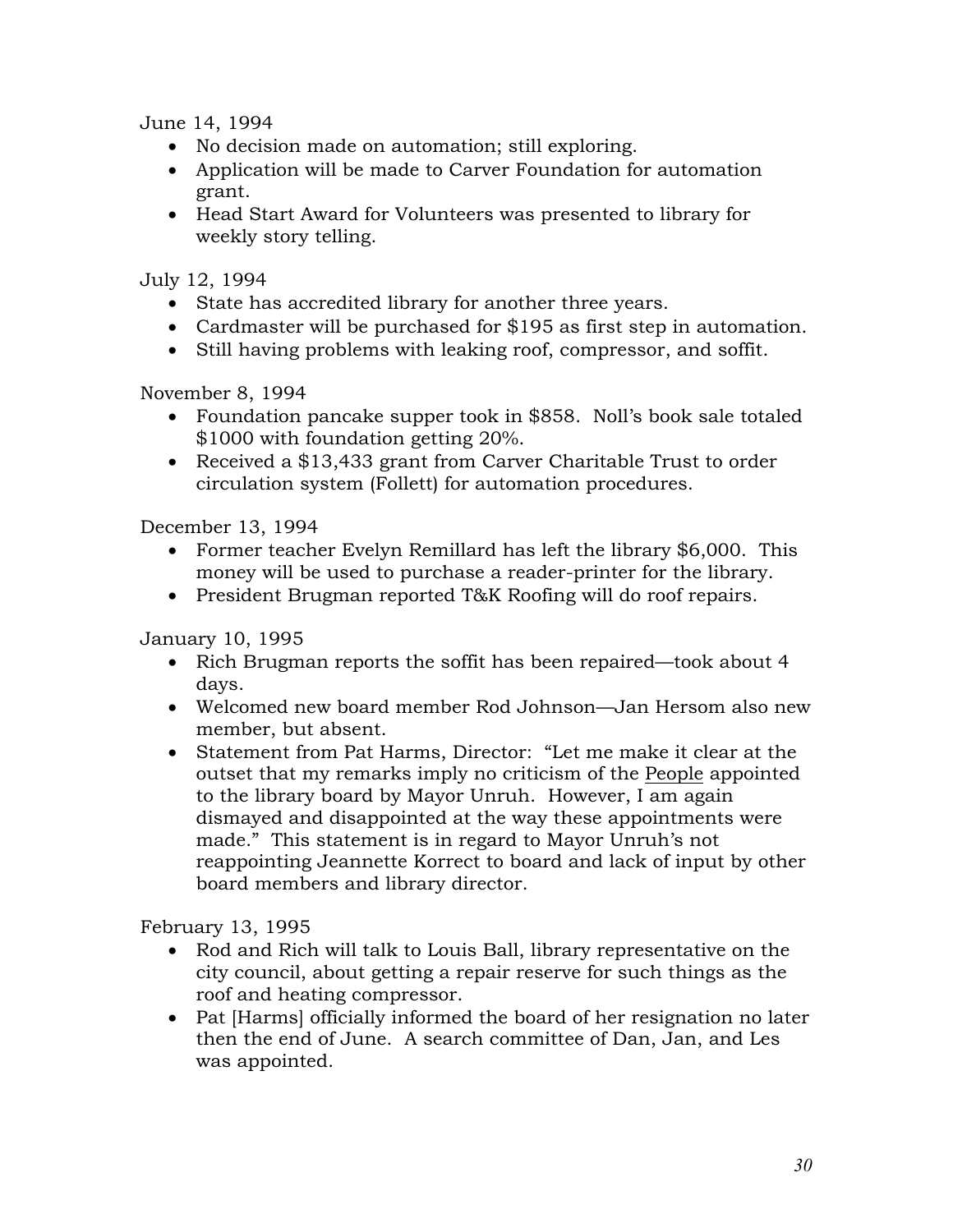May 9, 1995

- Rich Brugman reported the City Council cannot write a statement for a yearly reserve fund for repairs to the building. Rod Johnson recommended the Council be contacted at budget time every year.
- The Librarian Search Committee reports they are interviewing applicants for the directorship position.

June 2, 1995 (Special Meeting)

 Dorothy Lamberti was hired as Library Director at a salary of \$16,000 per year. The vote was unanimous.

July 11, 1995

- Director reported that bar-coding and computer input for automation project is progressing. "Easy" fiction is almost completed. "Junior" fiction is slower.
- Final 1994-95 budget shows income of \$65,492, with \$47,452 as city appropriation. Total expenditures of \$66,805 including unexpected repairs to roof and soffit of \$1348.
- Retiring director Pat Harms gave her final End of Year Report, along with an update on additional funds needed for automation.
- Don Winkler and Sarah Chadwick were appointed to 3-year terms on the Laurens Public Library Foundation.

September 12, 1995

- Jim Van Sickle has resigned as a member of the board. Rod Johnson was appointed to replace Jim on the Foundation Board of Trustees.
- Pocahontas County Library meeting will be in Laurens on September 19.
- Agreed it was time to take decisive action on heating/cooling problems in the library.
- Rich reported the city council probably will agree to approve a referendum needed to qualify rural residents to serve on the library board.

November 14, 1995

- New board member is Brooks Anderson. He replaces Jim Van Sickle
- The referendum to add a rural member to the Laurens Library Board of Trustees was passed with a large majority.

December 12, 1995

 Director Lamberti gave an automation report to date: Spent from Carver Trust for hardware--\$4,513; Software and Miscellaneous-- \$4,903; Salaries--\$917 for a total of \$10,334.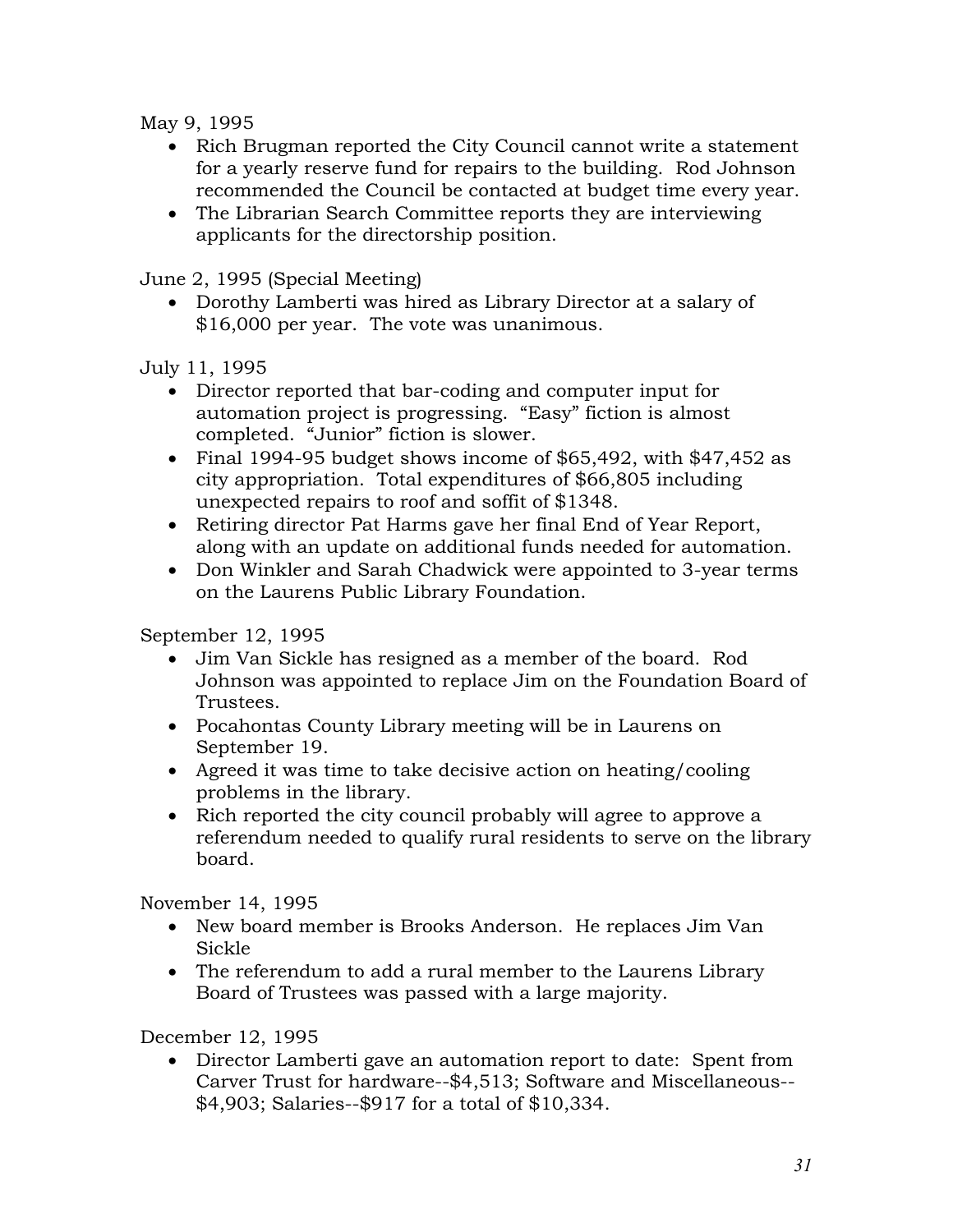• Circulation report for November—Total circulation was 2665; programs held 9 with an attendance of 185; ILL provided 22 and ILL received 28; fines collected \$96.21; holdings acquired 76 and withdrawn 67.

January 9, 1996

- Letter of resignation from Sarah Chadwick; Kristy Mather nominated for replacement and first rural board of Trustees member. Jan Hersom elected as Secretary/Treasurer.
- Clarification was made on the handling of the gift fund and revision was suggested for City Ordinance Resolution.
- Rich suggested Gift Fund be handled by the Foundation.
- Six-month probationary review of Dorothy Lamberti.

February 13, 1996

- President welcomed new member Kristy Mather; election of officers Rich Brugman, President; Les Milton, Vice-president; Jan Hersom, Secretary; and Mary Ann Orr, Treasurer.
- Budget increase for 1996-97 for city appropriation will be 2.5% or \$49,854.

May 14, 1996

- Dorothy Lamberti met with the city's auditor and auditor suggested we do something else with the gift fund. It was moved that starting with the fiscal year July 1, 1996, all funds for the gift fund be transferred to the Laurens Library Foundation. Ayes all.
- Dorothy reported 70 people attended the  $20<sup>th</sup>$  birthday party for the library in the "new" building.

August 6, 1996

- President Brugman read Dorothy Lamberti's letter of resignation. She will be teaching at the Laurens Community Preschool starting September. Joyce Rigby, Assistant Director, will be responsible until a new director is hired. Carol Hoffman would move up to second in command.
- Nominations were made and approved for Foundation Board members—Connie Dallenbach and Dorothy Runneberg.

August 28, 1996 (Special Meeting)

 Les Milton made a motion we hire Sandra Neary for the position of Library Director. Kristy Mather seconded. Ayes all.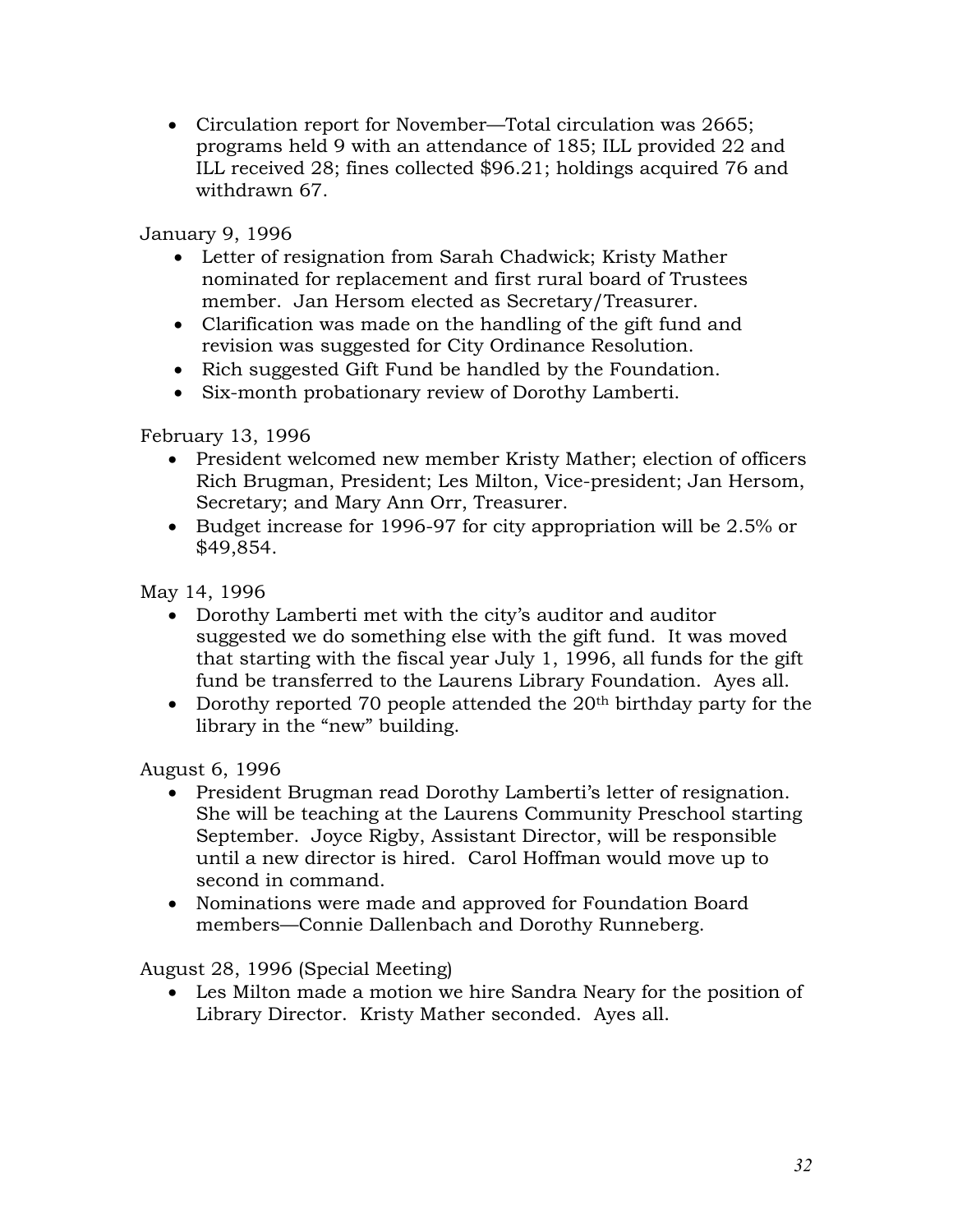September 10, 1996

- The new library director, Sandra Neary, will begin full time September 16, 1996.
- Farm committee suggested that farm rent be increased to \$120 per acre. Motion made and approved.

October 8, 1996

- Sandra Neary reported that First Search and SILO (interlibrary loan) are now on-line. Also Enrich Iowa is a State Library of Iowa program to give state monies to Iowa libraries based on the library's service and accreditation status.
- The Children's Activity Center has been ordered from Charlie Ahlrich.

December 9, 1996

- The terms of Rich Brugman, Brooks and Kristy expire January 1, 1997. Rich will retire from the board and the foundation at that time. Brooks and Kristy agreed to serve another term if appointed by the mayor.
- Will table Overdue Policy revisions until automation is up and running. Some books did come back when the patrons were actually billed for them
- Library Report indicated the new automation hardware is up and running. Goal is to have conversion completed by January 1, 1997.

January 14, 1997

- Library Report: We scanned our first book on January 2, 1997. So much preliminary work was perfected by Pat and Dorothy. We are running a double system (manual and automated) until we feel sure reports, fines, and overdues are functioning properly. The staff is doing great on the computers; we all learn something every day.
- Long-range plan for July 1997-June 1999 was approved.

April 8, 1997

- Six month review for library director. Employment shall be continued.
- Welcome new board member Jeanette Korrect.

April 28, 1997 (Special Meeting)

 Discussion was held on new heating and air conditioning units. Only one bid was received—Laurens Plumbing and Heating, \$11,500. Motion to accept was approved.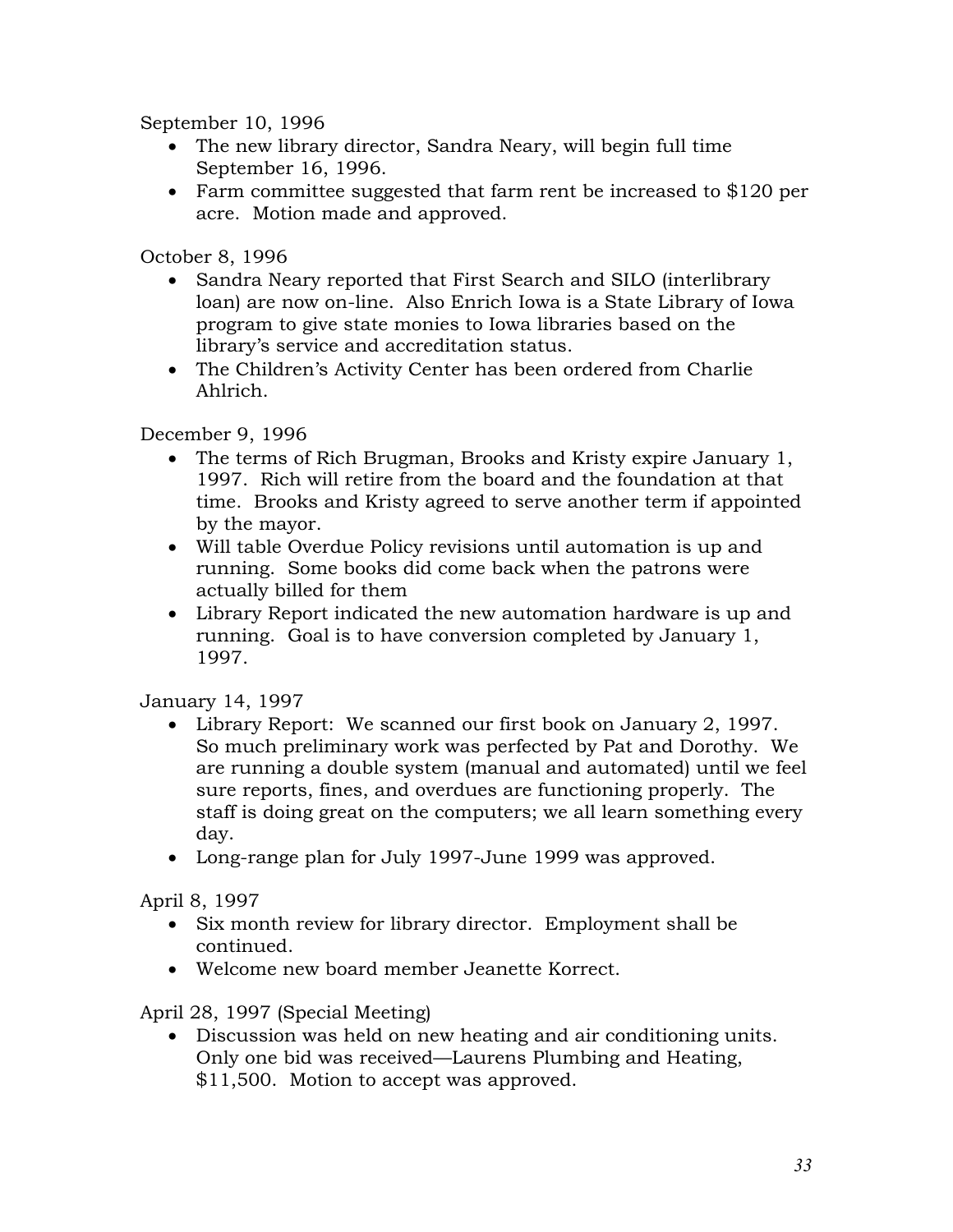May 13, 1997

- Resignation from Dan Braunschweig was read. Pat Boughey was suggested to fill term until 1-1-99.
- Plans are to start installing new heating/cooling system after Memorial Day.

July 8, 1997

- It was reported that new air conditioning units are working. The shed is still in the process of being built.
- Children's Activity Center has been popular. It includes a VCR, computer, lounging spot, tape player, and stuffed animals.
- Les Milton was approved for a 3-year term on the Foundation board to replace Rich Brugman.

August 12, 1997

- On the budget report, salaries will now be reported as a gross amount, not net amount as in previous budgets.
- Rod Johnson stated the Mayor has asked him to replace a city council member who resigned. Rod will need to resign from the library board.

September 9, 1997

- Welcomed new board member Pat Boughey to replace Dan Braunschweig.
- August circulation report—Total circulation 2369; 119 new materials acquired; 93 withdrawn; 6 library programs, attendance 170; fines collected \$86.70; copies \$88.05.

October 14, 1997

- Welcomed new board member Mike Wright to replace Rod Johnson.
- Discussed the Resolution on the Use of Filtering Software at Libraries. A revised computer policy was adopted removing the note on the Library Bill of Rights of the American Library Association with reference to Internet use in the library.

January 13, 1998

- Board approved the City of Laurens Personnel Policy which includes the library staff.
- Discussion was held on 98-99 budget. An added item will be \$2,000 set aside each year for a capital reserve fund. Budget committee will talk to council members to see if this is possible.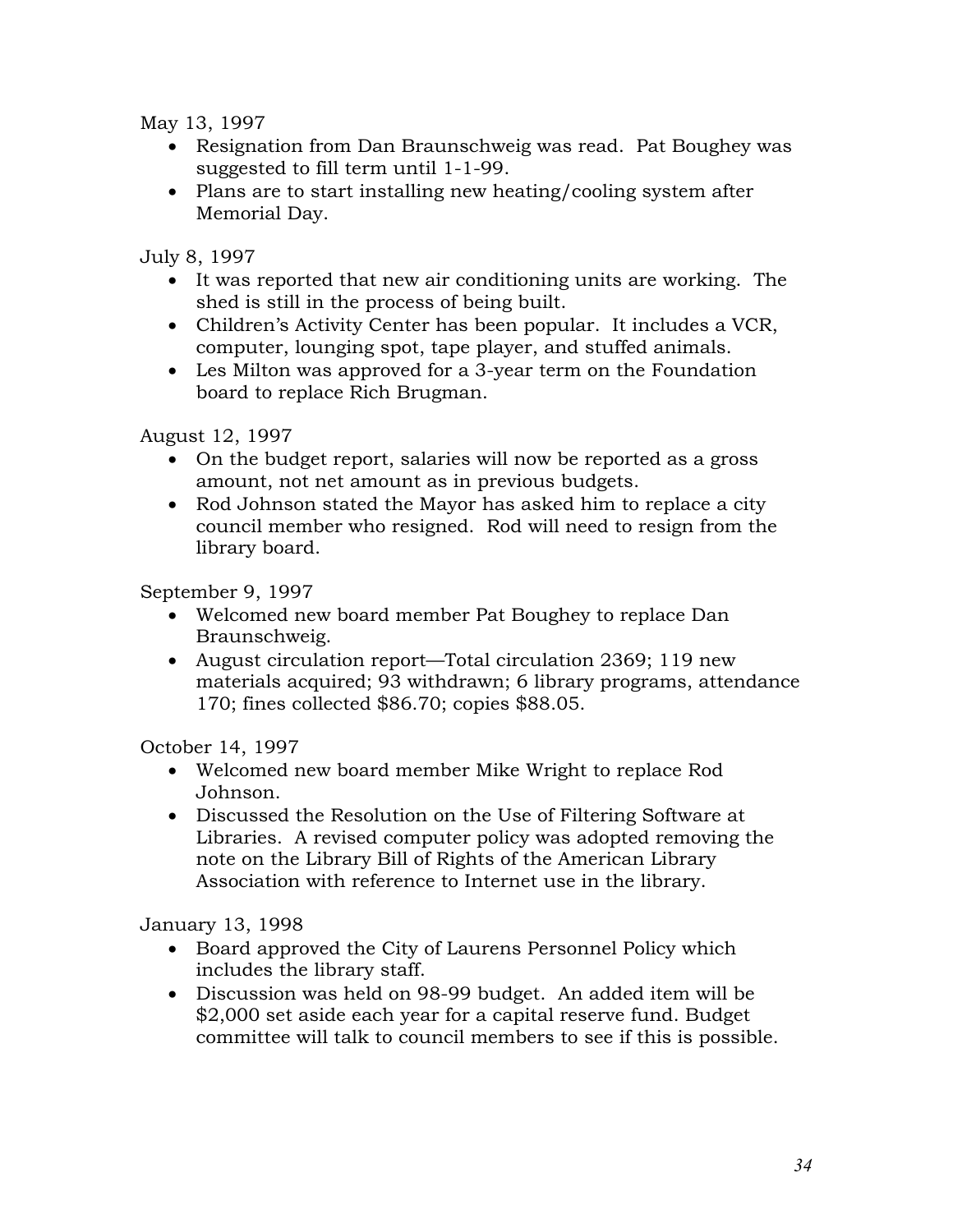## February 10, 1998

- Budget for 98-99 was approved; library-generated income, \$26, 940; City of Laurens appropriation, \$52,130; total, 79,070. This does include a \$2,000 Capital Equipment Transfer line item.
- Sandi reported that KWAALS (Kids Working and Assisting Library Staff—8th grade TAG students) will have a lock-in at the school in March. Proceeds from a bean bag toss will benefit the library purchasing young adult books.

July 14, 1998

 Sandi reported the summer reading program "Book a Trip Around the World is going well. Eighty passports (readers) have been posted on the bulletin boards. The Quilt Bed Turning program drew about 130 people in two days and Junior Naturalists will begin today.

October 18, 1998

- Jim Hoben plans to start work right away on the leak between the main building and air conditioning shed.
- Discussion on allowing patrons to use e-mail from the library computers. It is not allowed at this time. No decision was made.

December 8, 1998

- Les Milton announced his resignation from the board effective January 1, 1999. Mary Ann Orr and Pat Boughey agreed to be reappointed to a six-year term.
- Discussion on book sale for "very old books" that have been sitting on top shelves since the move from the Carnegie building in 1976.
- Stats from November—total circulation 2793; added materials, 88; withdrawn materials 24; 6 library programs were held with an attendance of 113.

February 9, 1999

- T. Russell Thumma was welcomed as a new member of the board.
- Board was asked for suggestions for long-range goals for 1999- 2001 to be compiled and presented to board for approval in March.
- South soffit needs repair again.

## March 9, 1999

Excerpts from librarian's report:

- New slide projector is here; cost is \$350
- Pocahontas County Supervisors expect to increase their support by 5% for next year.
- Soffit repair will be between \$200-300.
- Board approved long-term goals for 1999-2001. (See Appendices)